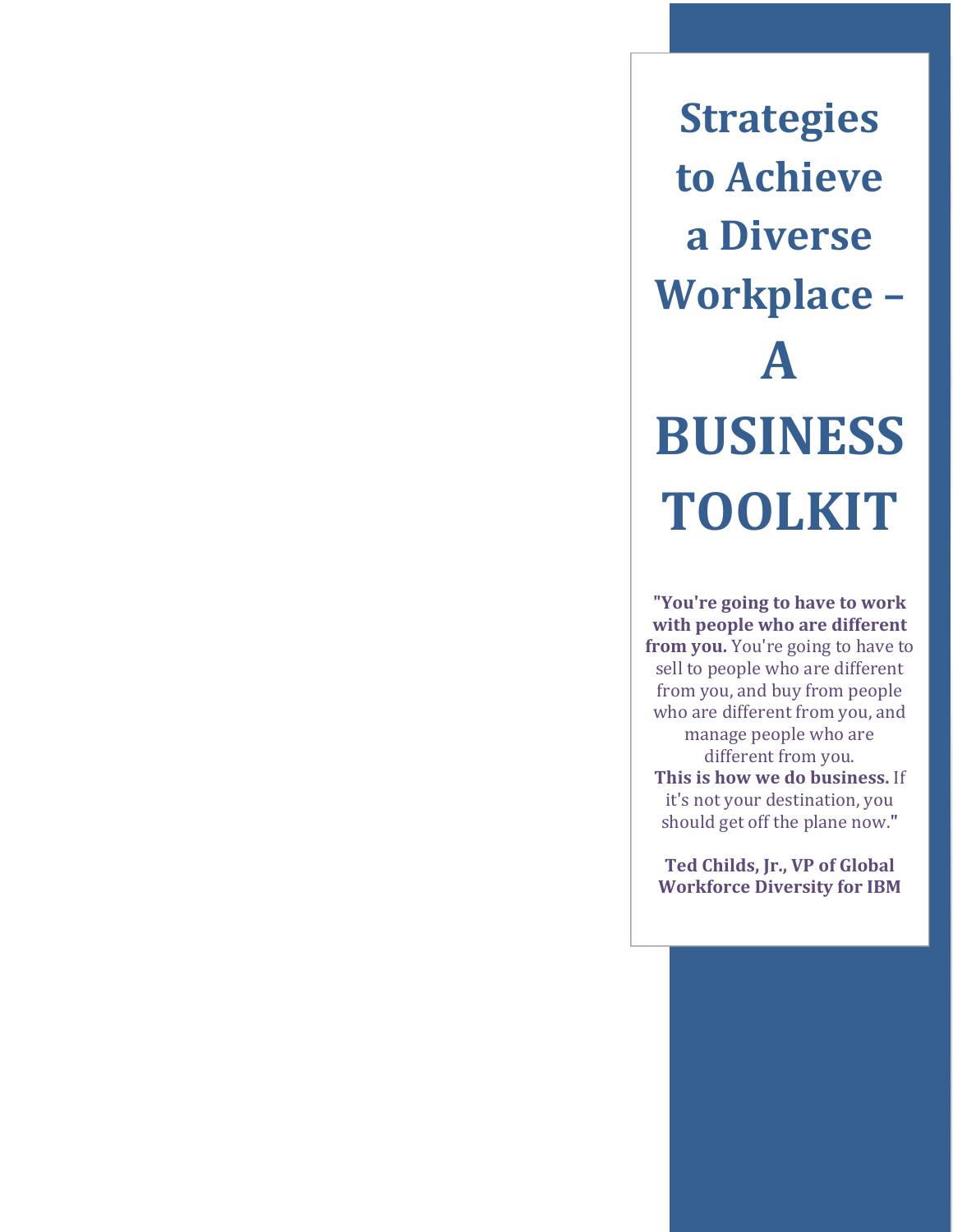## **Creating a Culture of Inclusion**

*Managers and supervisors have the ability to institute change through hiring practices. Leaders must clearly communicate the importance of working in diverse populations as the medium promotes innovation and creativity along with broader perspectives –* LEDA

**• An important first step for companies is to publicly commit themselves to valuing diversity.** Ideally, this statement should not be forced upon the company, rather it should be something the firm regards to be part of its own mission. *Thompson, L. L. Making the Team: A Guide for Managers, Prentice Hall.*

*We believe that promoting diversity is a strong component in maintaining our mission to the community. Our team values and respects the diverse culture of both our employees and contractors – Chesapeake Bank and Trust*

**• Top management has to fully endorse inclusion.** Employees follow the norms at work. (Blanchar, F.A., Lilly, T. & Vaughn, L.A. Reducing the expression of racial prejudice. Psychological Science 2, 1001-*105.)*

**• Publicize equal opportunity commitment and policies** inside and outside the company, especially during the hiring process and periodically thereafter.

*Diversity means creating a community of inclusion. We honor, respect, embrace and value the unique contributions and perspectives of all employees. Diversity maximizes our**true* **potential for creativity, innovation and outstanding service – <b>OHSU** 

**• Publicize the credentials and accomplishments of diverse employees.** Coworkers can wrongly assume that diverse hires had low qualifications when Affirmative Action

programs were advertised in their company.

*(Heilman, M.E., Block, C.J., & Lucus, J.A. (1992). Presumed incompetent? Stigmatization and affirmative action efforts. Journal of Applied Psychology, 77 (4), 536‐544.)*

**• Changing people's behaviors can help change their attitudes.** We internalize the messages we hear and behaviors we show, accepting them as our own. *(Guidmond, S. Group socialization and prejudice: The social transmission of intergroup attitudes and beliefs. European Journal of Social Psychology, 30, 335‐354.)*

*"The implicit associations we hold do not necessarily align with our declared beliefs or even reflect stances we would explicitly endorse."* **Kirwan Institute**

**• Employees stay at companies that value their inclusion.**

**• Research shows that ethnically diverse workgroups** (slightly heterogeneous) **are more creative and productive** than same‐groups and purely mixed heterogeneous groups. *(Aamodt, M.G., Freeman, D.M., & Carneal, D.H. Effects of group homogeneity on group performance: Two studies and a meta‐analysis.)*

**• Examine your own subtle biases while interviewing.** People are more comfortable with similar others and subtly treat dissimilar others more coldly, which hinders the applicant's performance in the interview. White interviewers who consciously denounced racism yet unconsciously favored whites over blacks showed cold nonverbal behaviors to black (but not white) applicants during the interview process. These white interviewers also rated black applicants more negatively when the racist motives of whites could be disguised. (Dovidio, J.F. & Gaernter, S.L. On the nature of contemporary prejudice: The causes, consequences, and challenges *of aversive racism. Confronting Racism: The Problem and Response)*

*"You need people at the table who can actually say: 'I know those people, I know the history of that community.' Organizations seeking to effectively embrace inclusion make sure they have those diverse perspectives – not merely the appearance of diversity, not just the numerical appearance of difference, but rather the reality of experiential breadth extending beyond their own identity group or class." Emmett D Carson*

#### **An Inclusive Culture**

Establishing a culture of inclusion within an organization requires intentional strategies and internal resources that anticipate challenges, explore solutions for change and promote a culture of inclusion*. Organizations must have a clear understanding of who is doing what and why.*

#### **In‐and‐Out Groups**

Although most companies do not intentionally engage in discriminatory hiring practices, their reliance on *personal networks benefit those in the in‐ group at the expense of those in the out‐group*, often without employers even noticing the racial uniformity of their in-group and the impact of implicit biases

#### **Expanding the Network**

Expansion of networks can be found in *local universities, including historically Black Colleges and Universities, Hispanic serving institutions, and community based organizations*.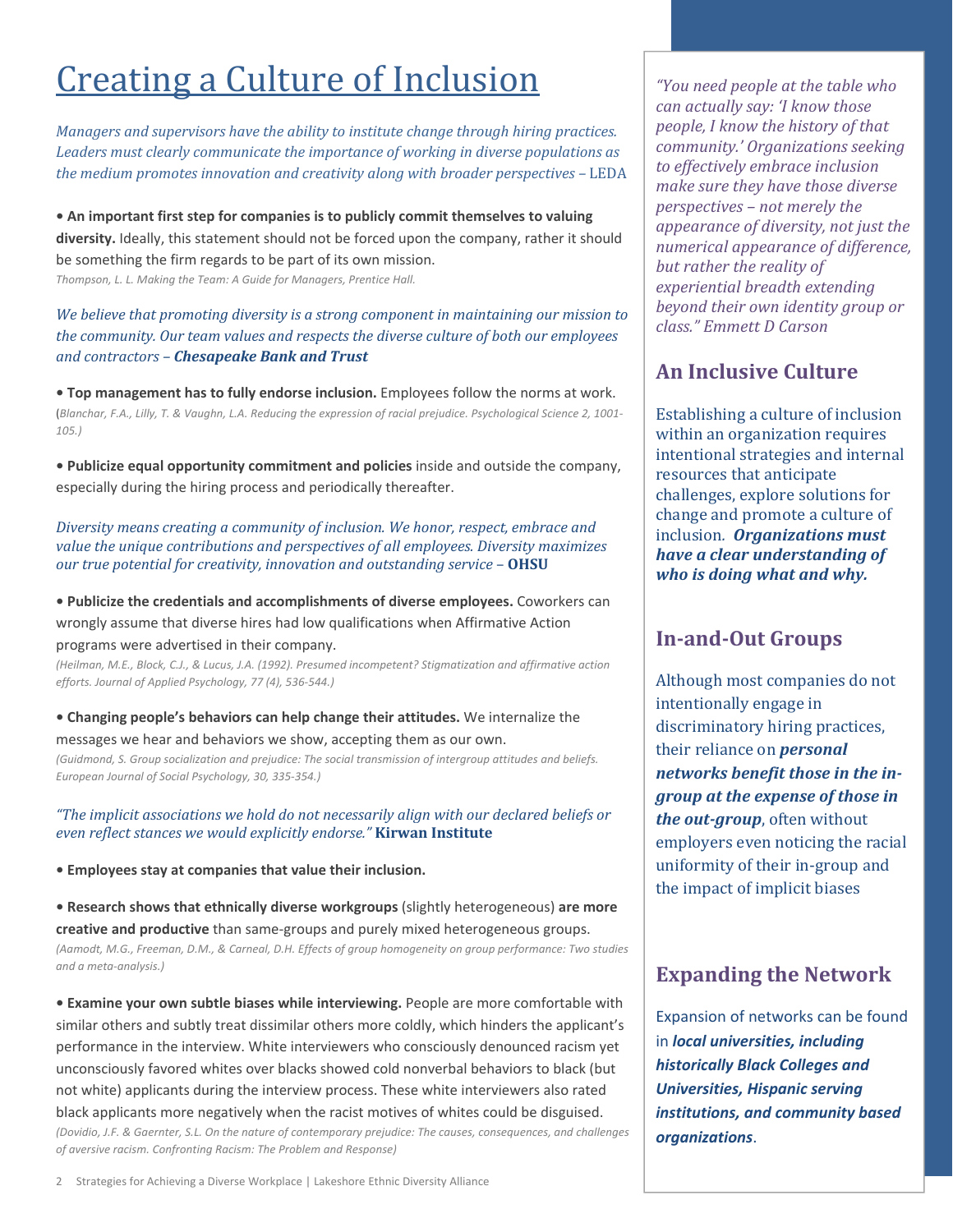# **Recruiting and Hiring**

*Not only is diversity recruitment the right thing to do, it is the smart thing to do. Different backgrounds and perspectives lead to a variety of ideas, knowledge and ways of doing things. Diversity and inclusion widens the range of perspectives, knowledge and approaches from which decisions are made* – **Harvard**



- **• Use diverse employees to recruit new employees.**
- **• Integrate inclusion at all levels of the organization.**

**• Use search firms that specialize in placing diverse candidates.** Then require those firms to produce.

**• Provide bi‐lingual interviewers, translators, interpreters.**

- **• Consider the images that are being projected.** Who is represented? Who is missing?
- **• Network with local business leaders and organizations.**
- **• Contact businesses** that are owned or operated by diverse groups to publicize employment opportunities.
- **• Utilize diversity‐related websites and national associations** to post openings and/or search resumes of job seekers.
- **• Identify colleges/universities and their programs/student groups** that have a large, diverse student body.
- **• Develop internship programs with colleges or universities.**
- **• Consider implementing an Apprenticeship program.**
- **• Advertise with ethnic/cultural publications.**
- **• Attend job fairs targeting diverse job‐seekers.**
- **• Consider developing a Diversity Scholarship Program** to encourage applications to accept employment and remain employed for a minimum period of time.
- **• Consider including a "Finder's Fee"** payment for employee referrals that are hired and/or remain employed for a designated period of time.
- **• Welfare to Work and Work Opportunity Tax Credits** can reduce an employer's cost of doing business by providing tax credits to employers who hire long‐term welfare recipients.
- **• Promote diversity in your business plan.** And review your Equal Employment Opportunity Plan annually. Consider adopting a diversity statement along with your company mission statement.

#### **Target Recruitment**

1. Use search firms that specialize in place diverse candidates. 2. Network with local business leaders and organizations.

3. Utilize diversity-related websites and national associations.

4. Develop internship programs with colleges and universities.

5. Advertise with local community organizations. 

6. Review job descriptions to ensure unnecessary requirements are removed.

7. Demonstrate commitment to diversity by offering incentives for specialized skills (e.g., second language) 

### **Websites & National Associations**

- American Indian Science & Engineering Society
- DiversityJobs.com
- • DiversityWorking.com
- • EmployDiversity.com
- • HireDiversity.com
- National Association of Asian Am. **Professionals**
- National Association of Black Accountants, Inc.
- National Black MBA Association
- National Society of Black Engineers
- National Society of Hispanic MBAs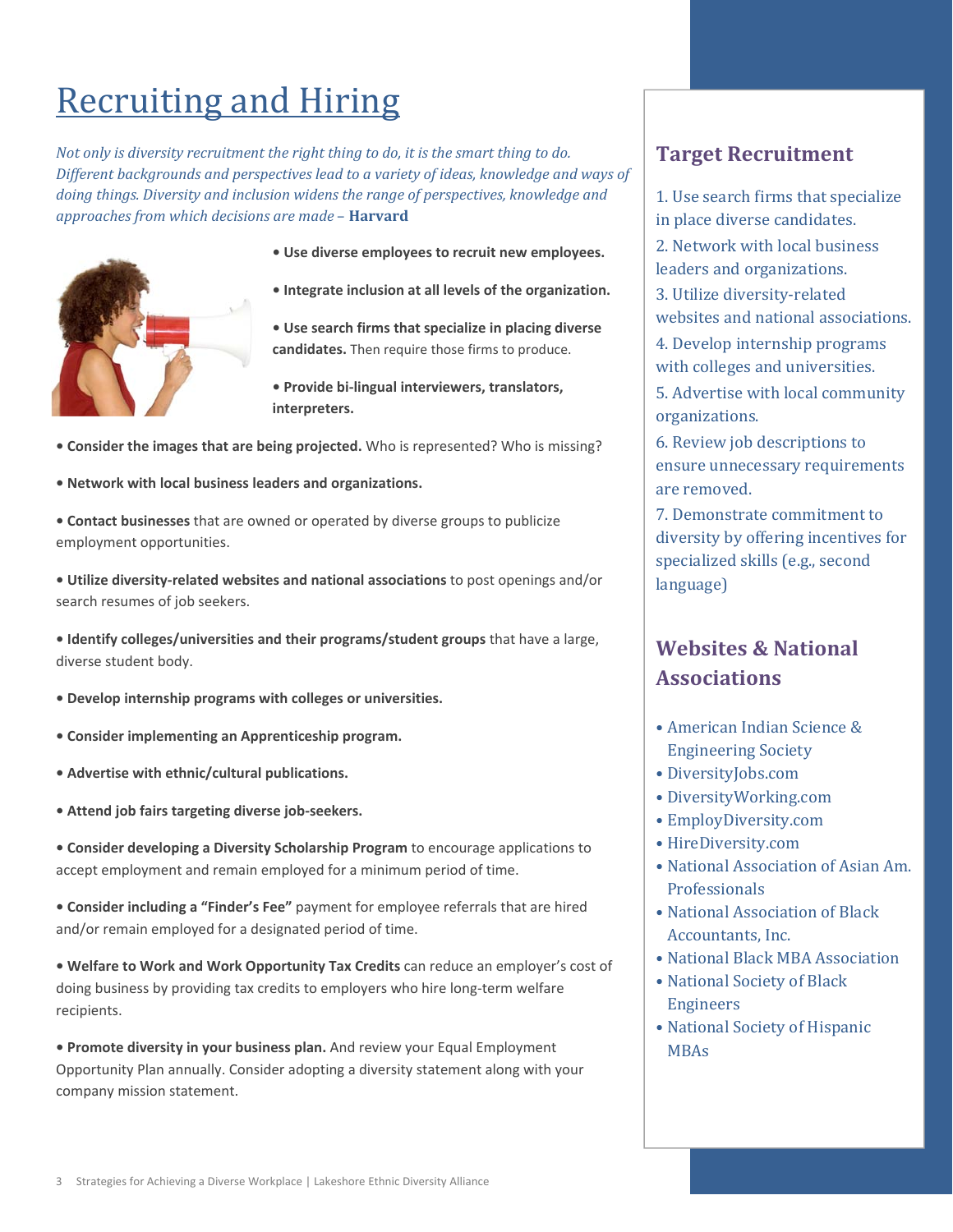# **Recruiting and Hiring**

**•Utilize local faith‐based communities** that provide resources and/or or services to diverse congregations.

#### **• Advertise with local community organizations.**

Many of organizations have reoccurring newsletters, publications and/or a website page to post your employment opportunity.

**• Develop a Diversity Council** within your organization.



### **Local Community Organizations – Humboldt**

• **Equity Alliance of the North**

- **Coast** (www.equitynorthcoast.org)
- • **True North Organizing Network**

(www.truenorthorganizing.org) 

• **Multicultural Center, Humboldt State University** (https://mcc.humboldt.edu) 

### **Resources for Diversity, Equity and Inclusion**

- Racial Equity Tools
- • Race Forward
- • ColorLines
- Showing Up for Racial Equity
- Racial Equity Institute
- • PRRAC
- The National SEED Project
- AWARE-LA
- Equity and Inclusion Network
- • LEDA

### **Expanding the Pool of Applicants**

Organizations must revise the job description to ensure unnecessary barriers are removed:

- Ensure minimum qualifications relate to the job function
- Focus on the position not the former incumbent
- Factor in the training and experience a new hire will receive on the job
- Avoid requirements that are too restrictive
- Minimum qualifications must be written clearly and transparently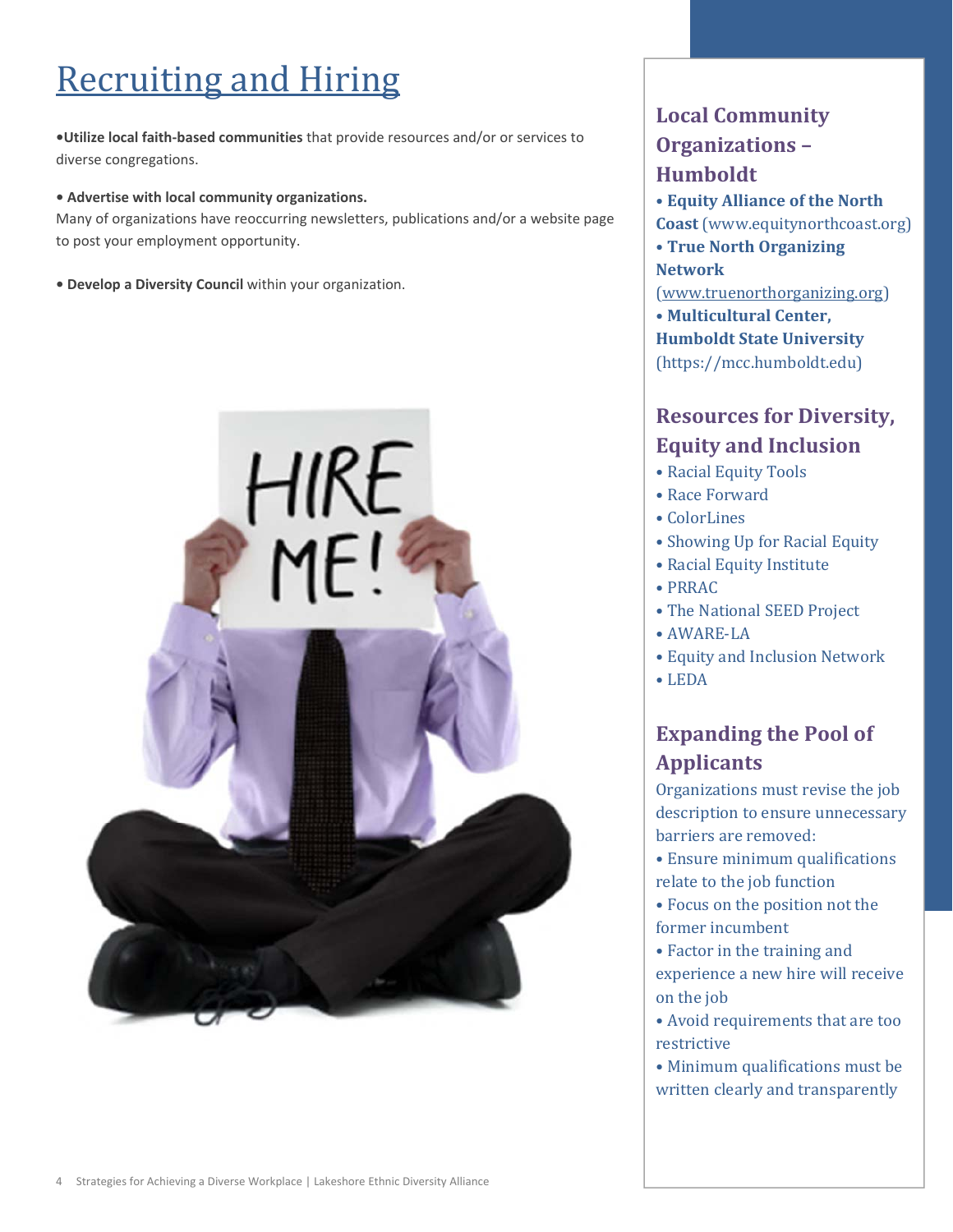### Retention

**• Develop a Professional Mentoring Program.** *(management‐mentors.com)*

**• Include company diversity information** during employee orientation. A statement from the CEO that discrimination and harassment have no place in the company sends a very important message.

**• Sponsor/promote events** throughout the year that celebrate diversity. Events can be designed as internal employee mixers or they may include outside professional groups, vendors, or customers.



- **• Publicly reward employees for achieving diversity goals** and/or promoting diversity.
- **• Utilize Interpreters/Translator support services.**
- **• Become a member of and/or support local diversity‐related organizations***.*

**• Who holds positions of power?** What does your Board of Directors and Management Team look like? Do individuals at these levels openly support and promote diversity? How is this support demonstrated?

**"Committing to Diversity in the Workplace: A 10 Step Process to Creative an Effective Diversity Plan within Your Company or Organization"** excerpt from materials created by the Grand Rapids Area Center for Ecumenism.

- Step One: Promote Diversity as a Priority
- Step Two: Secure Top Level Buy‐In
- Step Three: Communicate the Business Imperative
- Step Four: Form a Multi‐Level Diversity Action Team
- Step Five: Assess the Current Status
- Step Six: Write a Diversity Initiative Plan
- Step Seven: Provide Education and Training to Employees
- Step Eight: Measure the Impact
- Step Nine: Monitor Performance and Accountability
- Step Ten: Review and Revise

**• Review policies and procedures** to determine whether they create and barriers.

*"Our communities live racially and residentially segregated which make the creation and sustenance of diversity and inclusion issues that require intention, attention and time"* **LEDA**

**• Ensure all business gatherings are inclusive.** Do not hold business meetings or events at locations that discriminate membership on the basis of race, gender, religion, etc.

#### **Diversity of Holidays**

- • Global Family Day, *Jan 01*
- Martin Luther King, Jr. Day. Jan
- • Black History Month, *Feb*
- • Women's History Month, *March*
- • Asian American Month, *May*
- • Cinco de Mayo, *May 05*
- • Juneteenth, *June 19*
- National Hispanic Month, Sept  *15– Oct 15*
- International Week of Peace, *Third Week of Sept*
- • Ramadan & Eid, *Changes yearly, based on lunar cycle*
- • LGBT History Month, *Oct*
- • Diversity Awareness Month, *Oct*
- • American Indian Month, *Nov*
- Day of the Dead, Nov 02
- Day of Tolerance, Nov 16
- • Bodhi Day, *Dec 08*
- • Human Rights Month, *Dec*
- • Human Rights Day, *Dec 10*
- • Hanukkah, *Dec 12 – Dec 19*
- Christmas Eve, Christmas Day, *Dec 25, Dec 26*
- • Kwanza, *Dec 26 – Jan 01*

#### **Advancing Racial Equity**

To advance racial equity at the organizational level, conversations about race must take place along with the implementation of strategies to create and sustain diversity and inclusion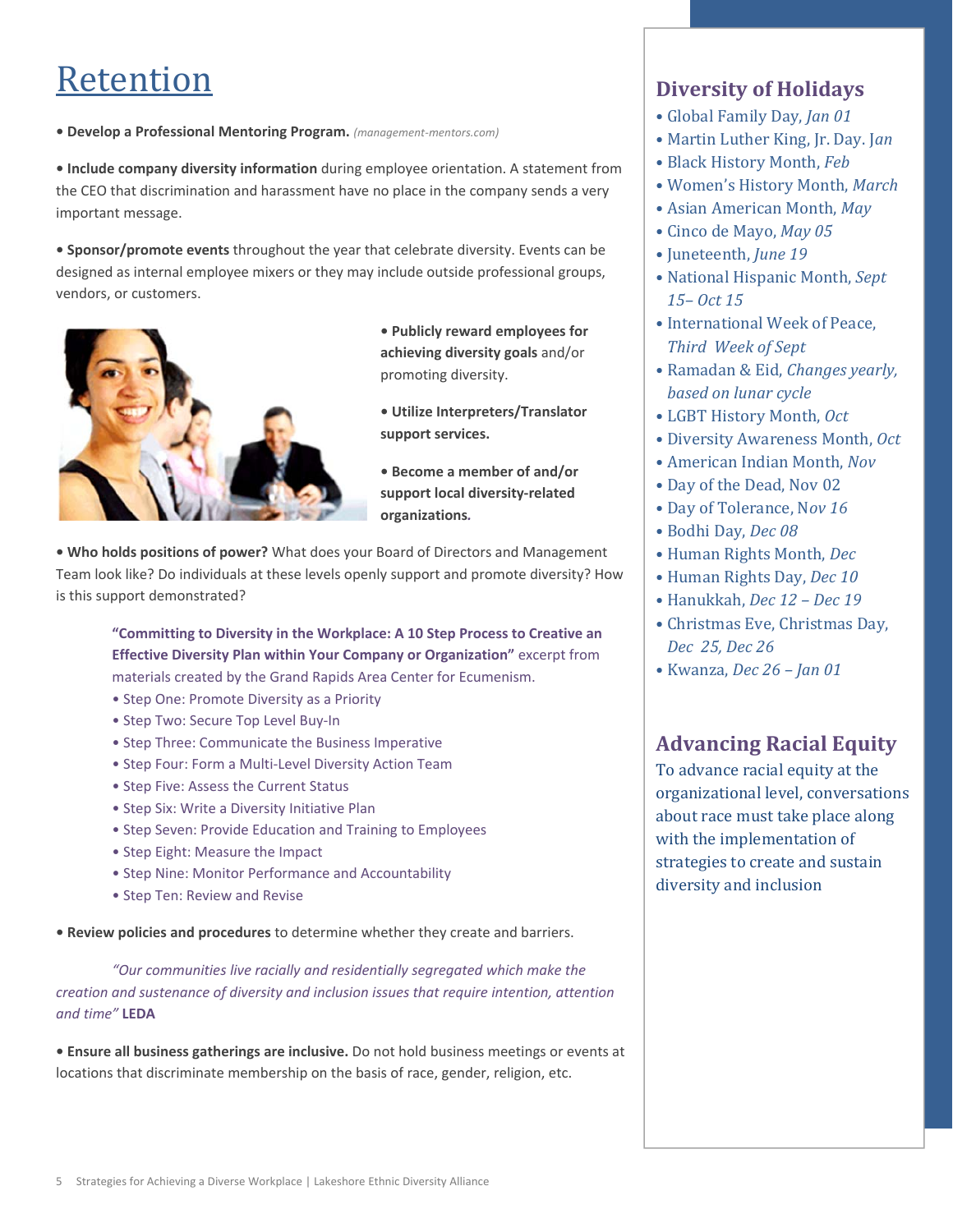# **Retention** (continued)



**• Offer Diversity** for all employees. Or sponsor/attend diversity workshops seminars

**• Offer English as a Second Language (ESL) and/or Spanish as a Second Language (SSL) classes** to employees. Develop the training to be workplace specific. Investigate grants, which may cover the cost for internal language training for employees to attend during work time.

**• Maintain a strong anti‐harassment policy**, enforce it, and provide training for all employees, especially top management. Develop and promote an environment where there is no tolerance for any type of harassment.

**• Consider implementing a "buddy system"** for all new hires either for a given period of time or on an on-going basis.

**• Allow time off or provide flexible scheduling** for employees to handle immigration issues, to return trips to their native country, and/or special observances or holidays.

**• Interview employees to find out why they chose your company;** why they stay; ask for their input, ideas, and suggestions on improving diversity within the workplace.

**• Have your cafeteria serve various ethnic foods on a rotating basis.**

**• Feature articles on diversity in your company newsletter.** Articles could correspond with special events, such as Black History month.

**• Subscribe to and display diverse publications in the company lobby or waiting area.**

**• Develop a recognition program** for employees which celebrate diversity achievements.

**• Conduct exit interviews** with persons leaving the organization to determine if there are issues or problems related to diversity that need(ed) to be addressed.

**• Make bilingual training videos and materials available.**



#### **Commitment to Change**

Making a commitment to racial equity requires intention, attention and time to outline clear objectives, goals and measurable outcomes. *Without strategic planning and intervention, institutions will continue to perpetuate racial inequities***.**

It is important to deconstruct what is not working, support what is working and shift the ways we have worked in the past to effectively transform our structures and ourselves.

To measure, monitor and evaluate progress through a racial equity framework, *the following steps are required:*

- 1. Identify desired results and outcomes.
- 2. Use data that states community indicators, desired results and specific outcomes.
- 3. Outline those who benefit from your proposal.
- 4. Set strategies to avoid unintended consequences and advance racial equity.
- 5. Describe your plan for implementation.
- 6. Measure, monitor and evaluate progress.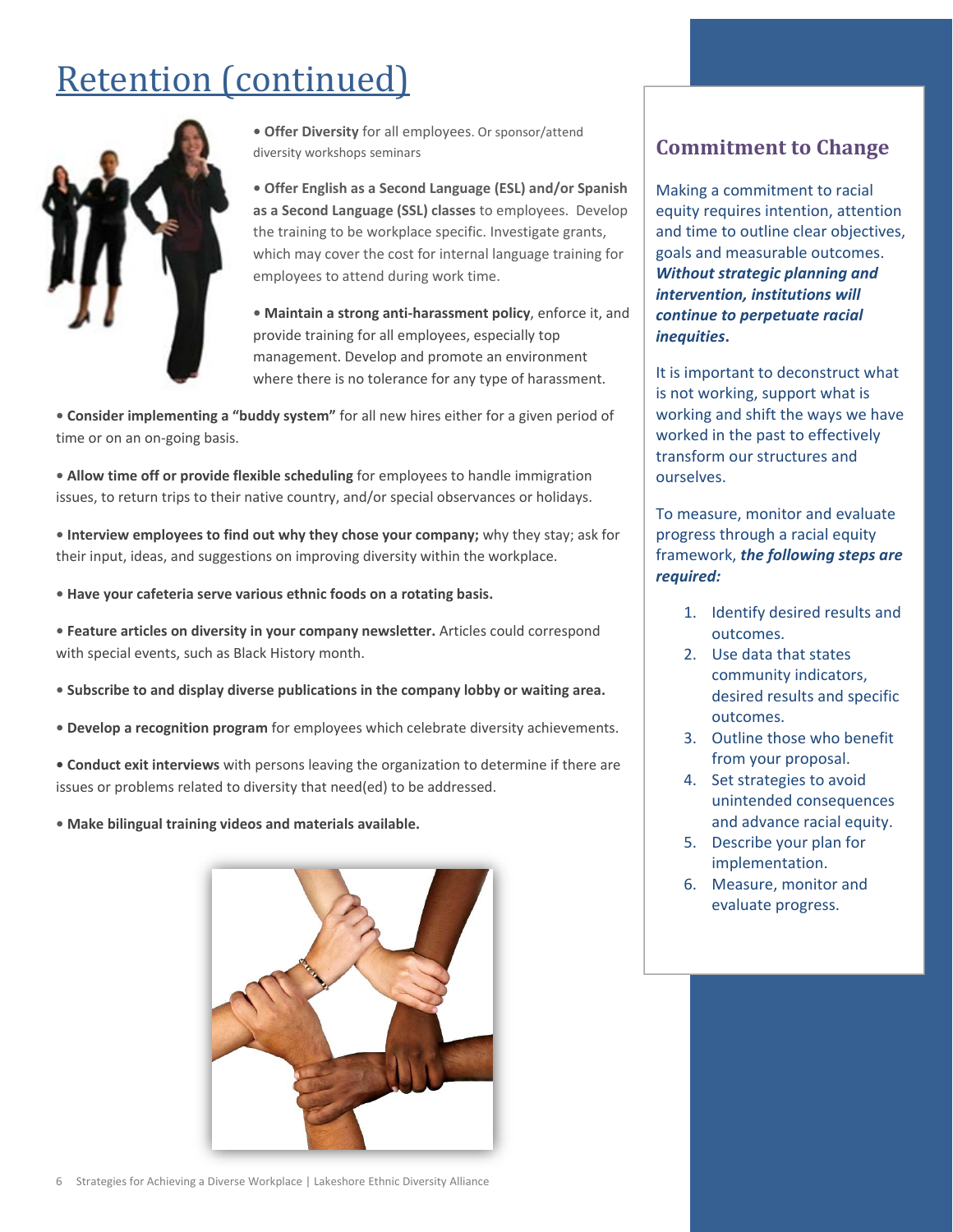## Advancement

**• Establish objective standards for promotion,** publicize these standards, measure job performance according to these standards, and make promotion decisions accordingly.

**• Create opportunities to ensure advancement of employees,** such as a Career Laddering Program.

**•Provide Employer‐sponsored training opportunities** so employees can prepare themselves for promotional opportunities.

**• Provide a "Learningship Program"** with materials employees can use to get extra training for high level positions.

*One‐size‐fits‐all development strategy are ineffective, given the heterogeneity of the workforce. Talent management strategies designed to build leadership pipelines that include people of color must look beyond those already in management positions to acknowledge the stars at all levels.*

**• Encourage employees to create and share Individual Development Plans.** These plans address specific knowledge, skills, and abilities necessary to move up within the company. The plan may include technical training and interpersonal skills development.

**• Require managers to determine which employees do not have the skills or experience to be promoted,** then work with those employees to make them promotion‐eligible.

**• Utilize formal and informal mentoring** to prepare employees for promotion.



#### **List of Notable Barriers**

*(Steelcase, Inc)*

- Lack of employee mentoring.
- Deficient performance evaluation and promotion process.
- Lack of management training.
- Poor career planning.
- Little or no access to informal networks of communication.
- Inability to get feedback.
- Different standards of performance/treatment.
- Lack of career counseling and exclusion from career ladders.
- Lack of equal access to assignments that provide key career experiences and/or assignments that provide visibility and interaction with senior managers.
- EEO directors are not included in recruitment process.
- Limited pool of target group of persons with required qualifications.
- Failure to post/advertise promotional opportunities.

#### **Suggestions on Barriers**

- Develop community sponsors, who are bilingual/bicultural if need be, to assist new hires with transition to the area.
- Encourage newspapers to equally advertise all ethnic events, investigate pay and housing policies.
- Encourage employees to explain *why* it is important to have an ethnically mixed work group.